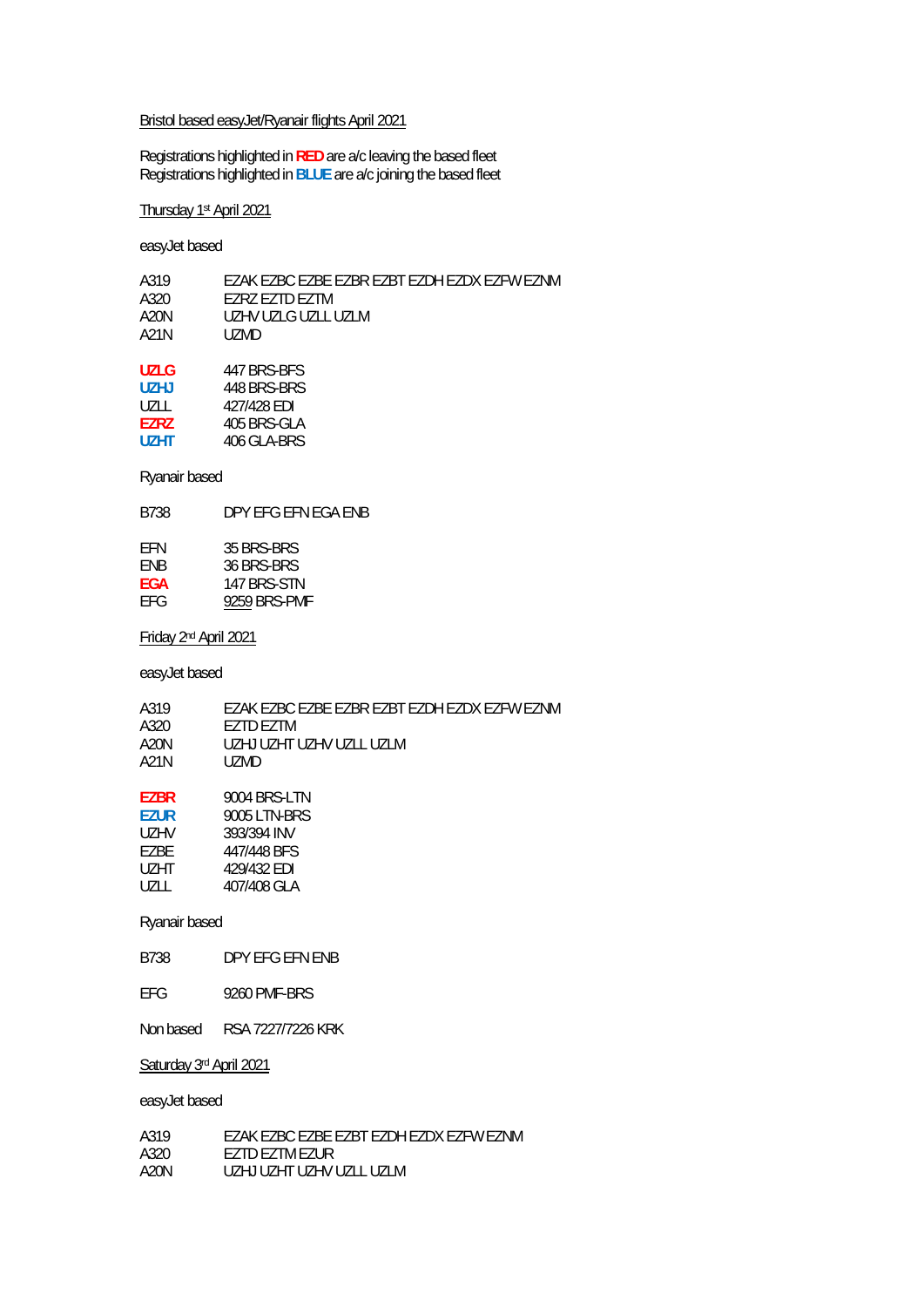A21N UZMD

Ryanair based

B738 DPY EFG EFN ENB

DPY 1308 BRS-BOD

Non based RKU 4136/4135 WMI

Sunday 4<sup>th</sup> April 2021

easyJet based

| A319  | EZAK EZBC EZBE EZBT EZDH EZDX EZFW EZNM |
|-------|-----------------------------------------|
| A320  | F7TD F7TM F7UR                          |
| A20N  | UZHJ UZHT UZHV UZI L UZI M              |
| A21N  | UZMD.                                   |
|       |                                         |
| F7BF  | 449/450 BFS                             |
| UZHT. | 425/426 EDI                             |
| UZHJ  | 405/406 GLA                             |

#### Ryanair based

B738 DPY EFG EFN ENB

| FFG        | 8296 BRS-ALC |
|------------|--------------|
| <b>FXF</b> | 8297 ALC-BRS |
| <b>DPY</b> | 1309 BOD-BRS |

Monday 5<sup>th</sup> April 2021

easyJet based

A319 EZAK EZBC EZBE EZBT EZDH EZDX EZFW EZNM<br>A320 EZTD EZTM EZUR EZTD EZTM EZUR A20N UZHJ UZHT UZHV UZLL UZLM<br>A21N UZMD UZMD UZHT 443/444 BFS<br>UZLL 423/424 EDI UZLL 423/424 EDI<br>UZHV 403/404 GLA 403/404 GLA EZBC 9008 BRS-LTN<br>UZHO 9009 LTN-BRS UZHO 9009 LTN-BRS<br>EZTD 9010 BRS-BRS

Ryanair based

B738 DPY EFN ENB EXF

9010 BRS-BRS

Tuesday 6th April 2021

| A319 | FZAK FZBE FZBT FZDH FZDX FZFW FZNM |
|------|------------------------------------|
| A320 | <b>FZTD FZTM FZUR</b>              |
| A20N | UZHJ UZHO UZHT UZHV UZLL UZLM      |
| A21N | UZMD.                              |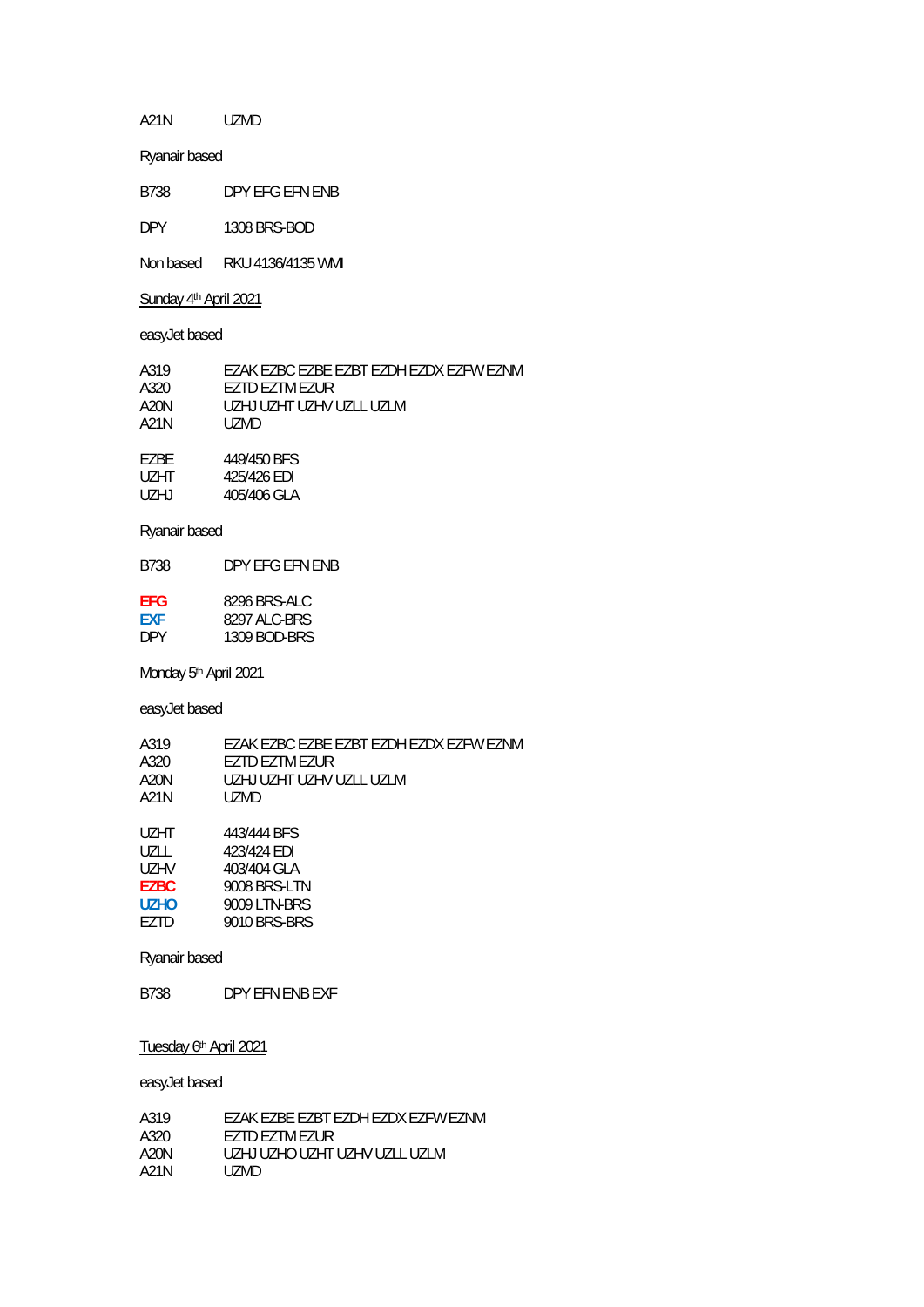UZHV 393/394 INV

Ryanair based

B738 DPY EFN ENB EXF

Wednesday 7<sup>th</sup> April 2021

easyJet based

A319 EZAK EZBE EZBT EZDH EZDX EZFW EZNM<br>A320 EZTD EZTM EZUR A320 EZTD EZTM EZUR<br>A20N UZHJ UZHO UZHT A20N UZHJ UZHO UZHT UZHV UZLL UZLM<br>A21N UZMD UZMD

Ryanair based

B738 DPY EFN ENB EXF

| FFN        | 410 BRS-BRS |
|------------|-------------|
| <b>FNB</b> | 411 BRS-STN |
| FGA        | 41 STN-BRS  |

Thursday 8th April 2021

easyJet based

| A319 | FZAK FZBE FZBT FZDH FZDX FZFW FZNM |
|------|------------------------------------|
| A320 | <b>FZTD FZTM FZUR</b>              |
| A20N | UZHJ UZHO UZHT UZHV UZLL UZLM      |
| A21N | UZMD.                              |
| UZHT | 447/448 BFS                        |
| UZLL | 427/428 FDI                        |
| UZHJ | 405/406 GLA                        |

Ryanair based

B738 DPY EFN EGA EXF

Friday 9th April 2021

easyJet based

| A319 | FZAK FZBE FZBT FZDH FZDX FZFW FZNM |
|------|------------------------------------|
| A320 | EZTD EZTM EZUR                     |
| A20N | UZHJ UZHO UZHT UZHV UZLL UZLM      |
| A21N | UZMD                               |
| UZHV | 393/394 INV                        |
| F7BF | 447/448 BFS                        |
| UZLL | 429/432 EDI                        |
| UZHJ | 407/408 GLA                        |
| F7FW | 9012 BRS-BRS                       |
|      |                                    |

Ryanair based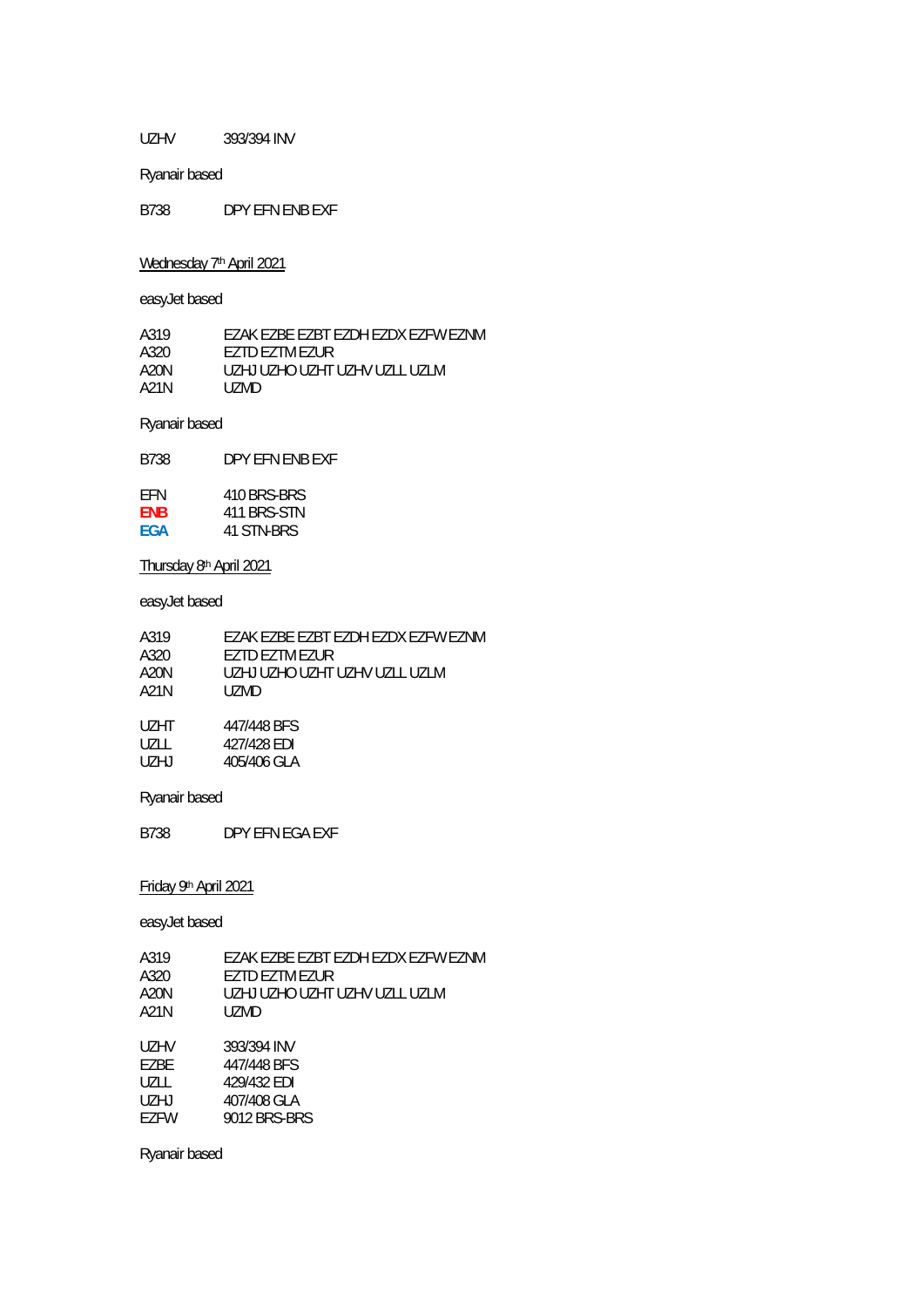### B738 DPY EFN EGA EXF

Non based RSP 7227/7226 KRK

### Saturday 10<sup>th</sup> April 2021

easyJet based

| A319 | FZAK FZBE FZBT FZDH FZDX FZFW FZNM |
|------|------------------------------------|
| A320 | <b>FZTD FZTM FZUR</b>              |
| A20N | UZHJ UZHO UZHT UZHV UZLL UZLM      |
| A21N | UZMD.                              |

# Ryanair based

B738 DPY EFN EGA EXF

| GJS        | 608 STN-BRS |
|------------|-------------|
| DPY.       | 609 BRS-BRS |
| <b>FXF</b> | 610 BRS-STN |

Non based RKR 4136/4135 WMI

## Sunday 11<sup>th</sup> April 2021

## easyJet based

| A319        | FZAK FZBE FZBT FZDH FZDX FZFW FZNM |
|-------------|------------------------------------|
| A320        | EZTD EZTM EZUR                     |
| A20N        | UZHJ UZHO UZHT UZHV UZLL UZLM      |
| A21N        | UZMD.                              |
| F7BF        | 449/450 BFS                        |
| U7LL        | 425/426 EDI                        |
| UZHV        | 405/406 GLA                        |
| <b>EZNM</b> | 9001 BRS-LTN                       |
| <b>EZBB</b> | 9002 LTN-BRS                       |
| U71 M       | 9003 BRS-BRS                       |

### Ryanair based

B738 DPY EFN EGA GJS

EFN 8296/8297 ALC

### Monday 12<sup>th</sup> April 2021

easyJet based

| A319 | FZAK FZBB FZBF FZBT FZDH FZDX FZFW |
|------|------------------------------------|
| A320 | F7TD F7TM F7UR                     |
| A20N | UZHJ UZHO UZHT UZHV UZLL UZLM      |
| A21N | UZMD                               |
|      |                                    |
| UZLL | 443/444 BFS                        |
| UZHJ | 423/424 EDI                        |
| UZHV | 403/404 GLA                        |

Ryanair based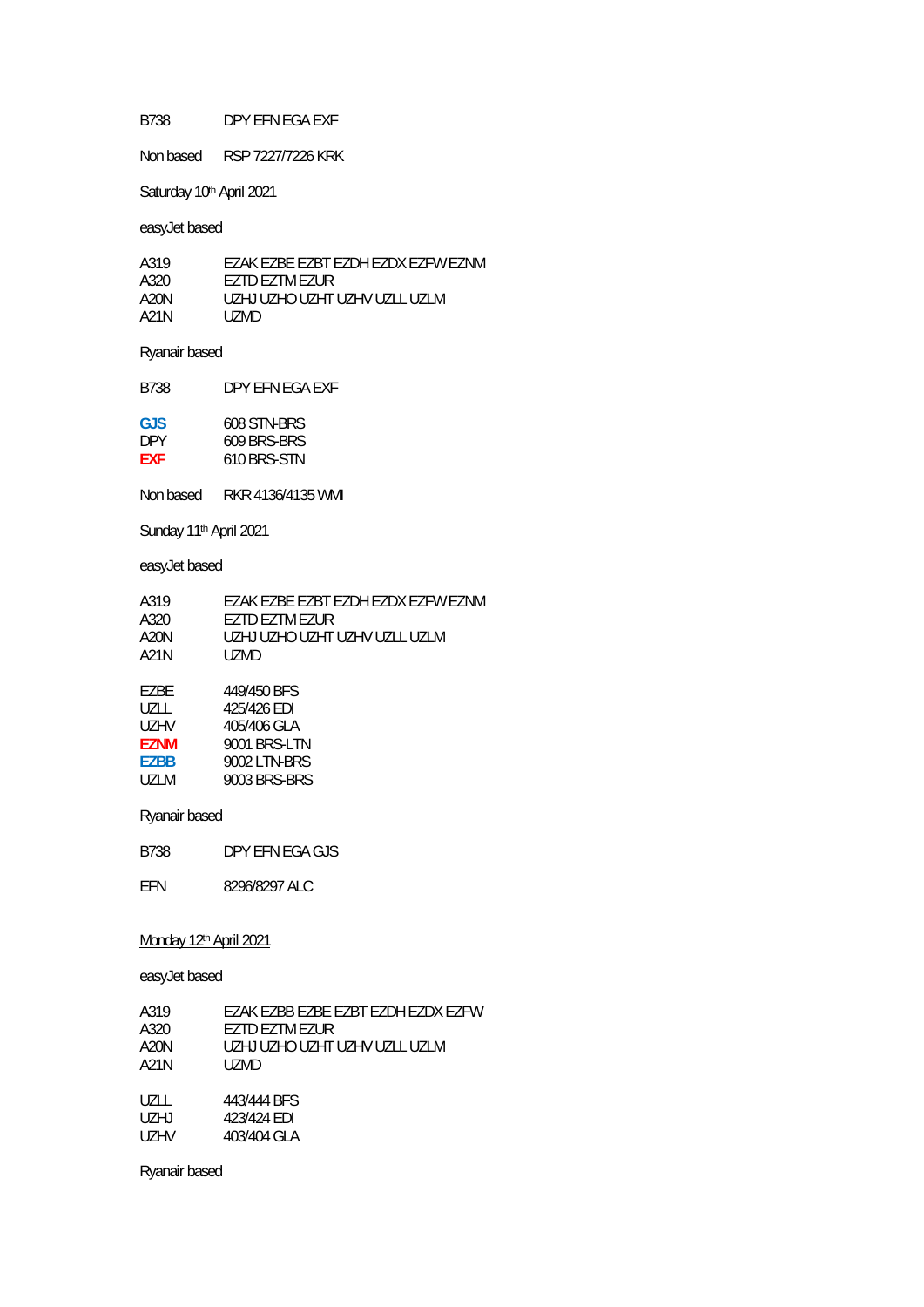### B738 DPY EFN EGA GJS

EGA 101 BRS-BRS

### Tuesday 13th April 2021

easyJet based

| EZAK EZBB EZBE EZBT EZDH EZDX FZFW |
|------------------------------------|
| <b>FZTD FZTM FZUR</b>              |
| UZHJ UZHO UZHT UZHV UZLL UZLM      |
| UZMD.                              |
|                                    |

EZBE 393/394 INV

Ryanair based

B738 DPY EFN EGA GJS

## Wednesday 14<sup>th</sup> April 2021

easyJet based

| FZAK FZBB FZBF FZBT FZDH FZDX FZFW |
|------------------------------------|
| <b>FZTD FZTM FZUR</b>              |
| UZHJ UZHO UZHT UZHV UZI L UZI M    |
| UZMD.                              |
|                                    |

### Ryanair based

B738 DPY EFN EGA GJS

## Thursday 15<sup>th</sup> April 2021

easyJet based

| A319         | FZAK FZBB FZBF FZBT FZDH FZDX FZFW       |
|--------------|------------------------------------------|
| A320         | <b>FZTD FZTM FZUR</b>                    |
| A20N<br>A21N | UZHJ UZHO UZHT UZHV UZI L UZI M<br>UZMD. |
| <b>F7NV</b>  | 0000 DDC I TN                            |

| F/DX.       | YUU8 BRS-LIN |
|-------------|--------------|
| <b>F7AV</b> | 9009 LTN-BRS |
| UZLL.       | 447/448 BFS  |
| UZHV        | 427/428 EDI  |
| UZHT        | 405/406 GLA  |

### Ryanair based

B738 DPY EFN EGA GJS

## Friday 16th April 2021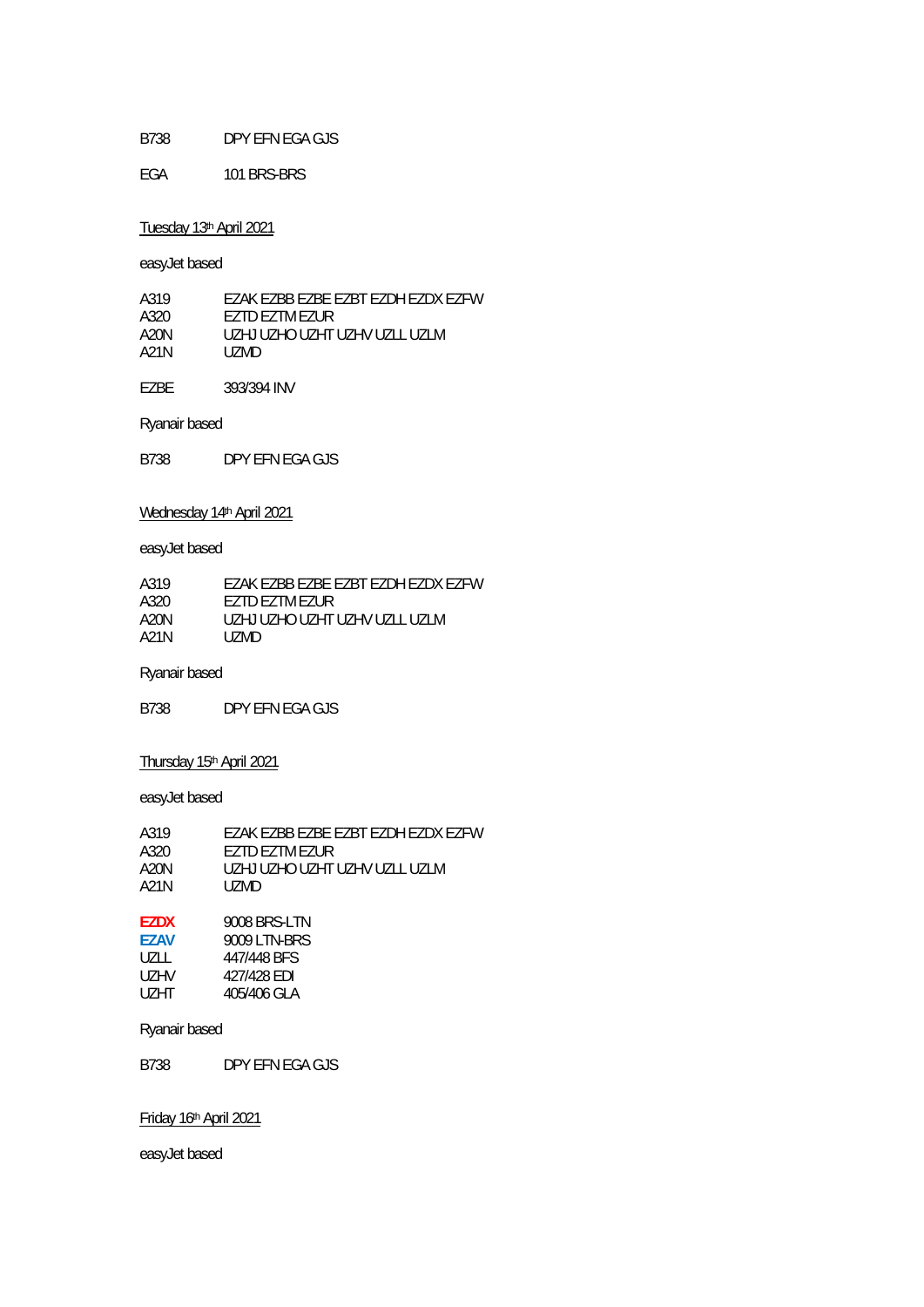| A319 | FZAK FZAV FZBB FZBF FZBT FZDH FZFW |
|------|------------------------------------|
| A320 | F7TD F7TM F7UR                     |
| A20N | UZHJ UZHO UZHT UZHV UZI L UZI M    |
| A21N | UZMD.                              |

| UZHV  | 393/394 INV              |
|-------|--------------------------|
| F7BF  | 447/448 BFS 9009 BRS-LTN |
| UZHJ  | 429/432 FDI              |
| UZLL. | 407/408 GLA              |
| F7BT. | 9007 BRS-BRS             |
| F7AU  | 9008 LTN-BRS             |

Ryanair based

B738 DPY EFN EGA GJS

| <b>DPY</b> | 35 BRS-BRS |
|------------|------------|
| GJS        | 36 BRS-BRS |

Non based RKK 7227/7226 KRK

## Saturday 17<sup>th</sup> April 2021

easyJet based

| A319 | FZAK FZAU FZAV FZBB FZBT FZDH FZFW |
|------|------------------------------------|
| A320 | <b>FZTD FZTM FZUR</b>              |
| A20N | UZHJ UZHO UZHT UZHV UZI LUZI M     |
| A21N | UZMD.                              |

Ryanair based

B738 DPY EFN EGA GJS

| FFN        | 35 BRS-STN  |
|------------|-------------|
| <b>FBH</b> | 604 STN-BRS |

Non based RKU 4136/4135 WMI

## Sunday 18<sup>th</sup> April 2021

easyJet based

| A319          | EZAK EZAU EZAV EZBB EZBT EZDH F7FW |
|---------------|------------------------------------|
| A320          | F7TD F7TM F7UR                     |
| A20N          | UZHJ UZHO UZHT UZHV UZLL UZLM      |
| A21N          | UZMD.                              |
|               |                                    |
| F7AU.         | 449/450 BFS                        |
| $1.1 - 1.1 -$ | 1071101 F01                        |

| UZHT  | 425/426 EDI |
|-------|-------------|
| UZLL  | 405 BRS-GLA |
| UZLC. | 406 GLA-BRS |

Ryanair based

B738 DPY EBH EGA GJS

EGA 8296/8297 ALC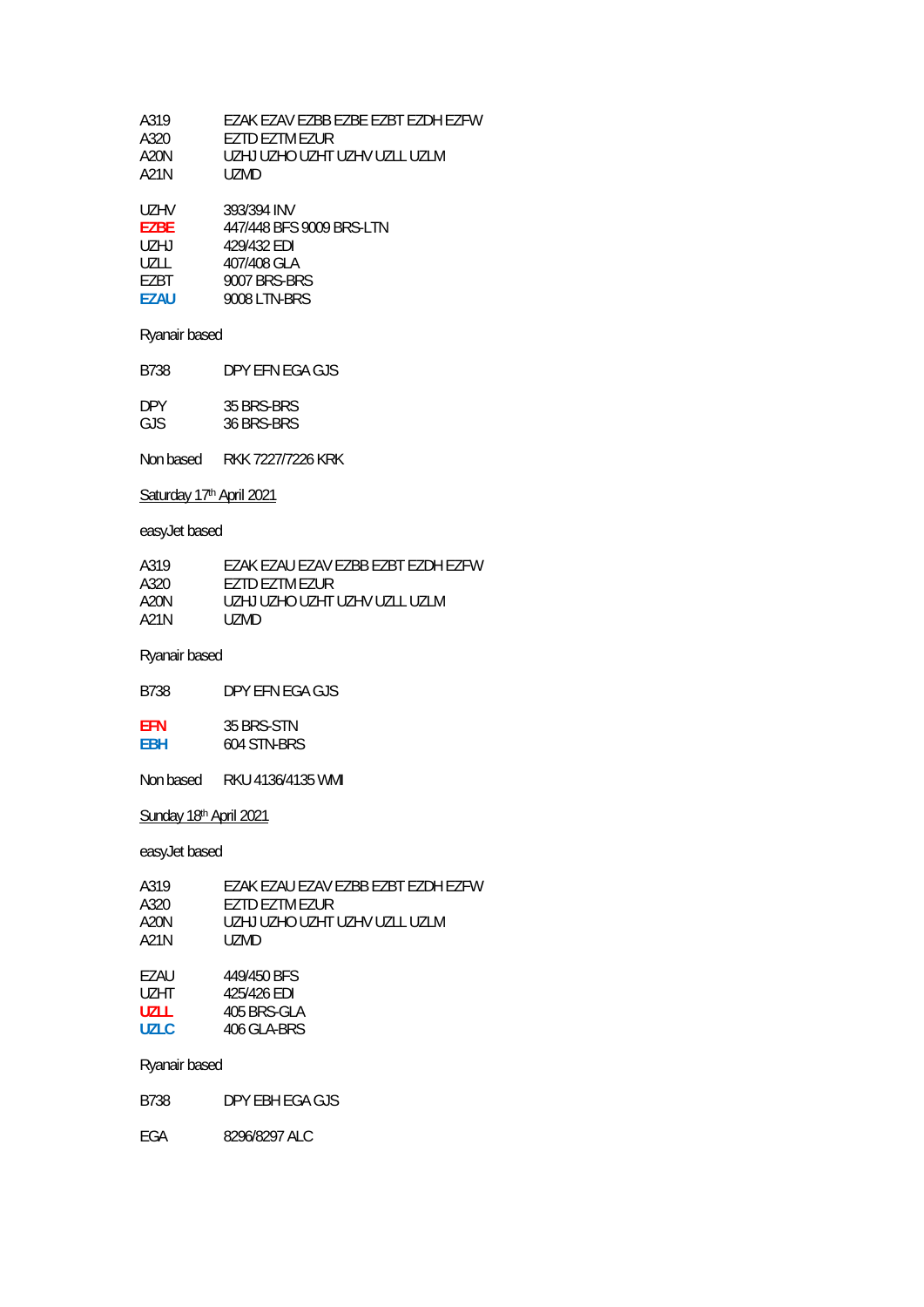### Monday 19th April 2021

### easyJet based

| A319  | FZAK FZAU FZAV FZBB FZBT FZDH FZFW |
|-------|------------------------------------|
| A320  | <b>FZTD FZTM FZUR</b>              |
| A20N  | UZHJ UZHO UZHT UZHV UZI C UZI M    |
| A21N  | UZMD.                              |
|       |                                    |
| UZHV. | 443/444 BFS                        |
| UZHJ  | 423/424 EDI                        |

| UZLC.       | 403/404 GLA  |
|-------------|--------------|
| <b>FZGO</b> | 9003 LTN-BRS |
| <b>F7FW</b> | 9004 BRS-LTN |

Ryanair based

B738 DPY EBH EGA GJS

## Tuesday 20th April 2021

easyJet based

| A319 | FZAK FZAU FZAV FZBB FZBT FZDH FZGO |
|------|------------------------------------|
| A320 | F7TD F7TM F7UR                     |
| A20N | UZHJ UZHO UZHT UZHV UZLC UZLM      |
| A21N | UZMD.                              |
|      |                                    |

EZAU 393/394 INV

Ryanair based

B738 DPY EBH EGA GJS

# Wednesday 21<sup>st</sup> April 2021

easyJet based

| A319 | EZAK EZAU EZAV EZBB EZBT EZDH EZGO |
|------|------------------------------------|
| A320 | <b>FZTD FZTM FZUR</b>              |
| A20N | UZHJ UZHO UZHT UZHV UZI C UZI M    |
| A21N | UZMD.                              |

### Ryanair based

B738 DPY EBH EGA GJS

### Thursday 22nd April 2021

| A319 | FZAK FZAU FZAV FZBB FZBT FZDH FZGO |
|------|------------------------------------|
| A320 | F7TD F7TM F7UR                     |
| A20N | UZHJ UZHO UZHT UZHV UZI C UZI M    |
| A21N | UZMD.                              |
|      |                                    |
| UZHV | 447/448 BFS                        |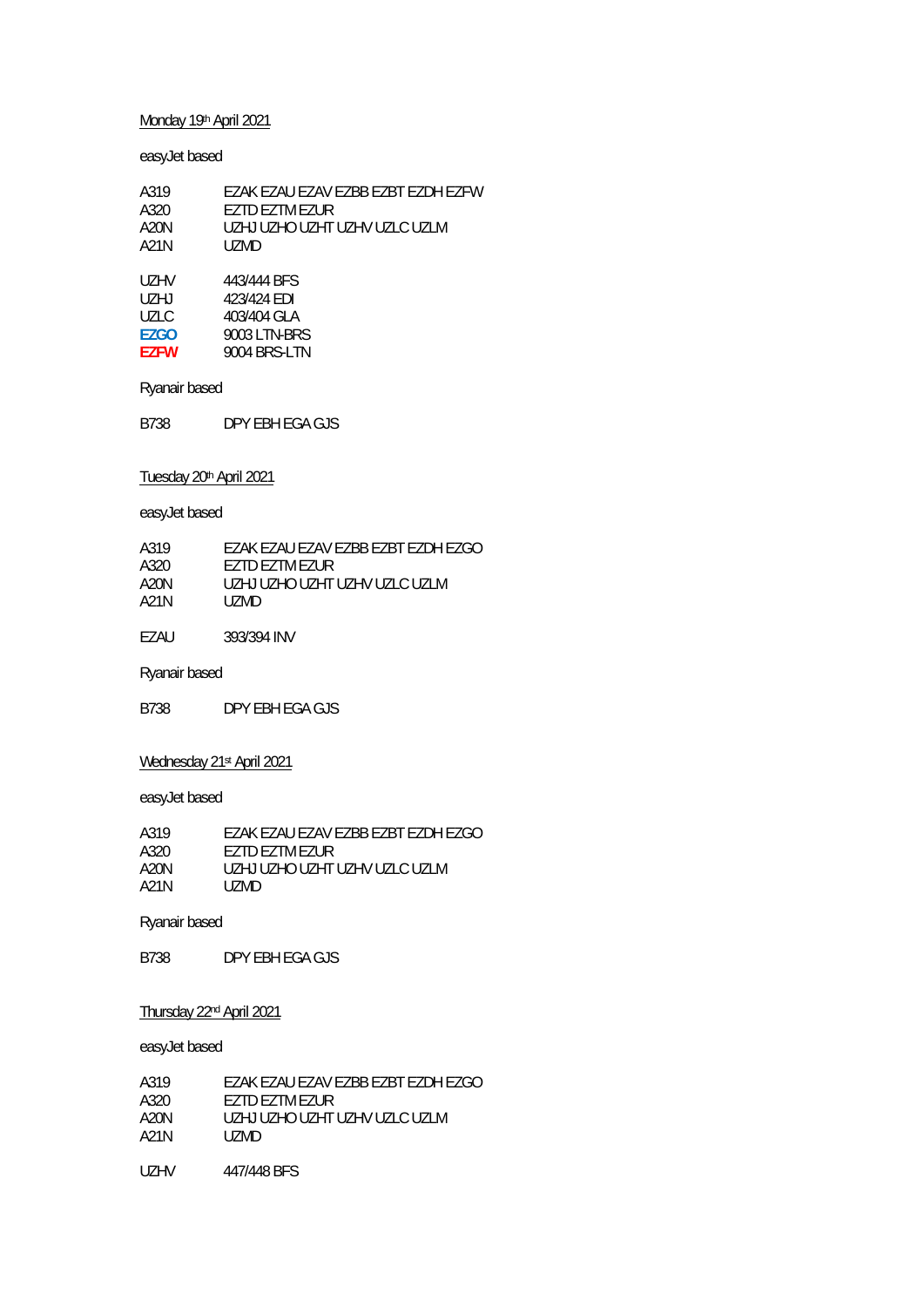| UZHT        | 427/428 EDI  |
|-------------|--------------|
| UZHJ        | 405/406 GLA  |
| <b>EZUS</b> | 9004 LGW-BRS |

Ryanair based

B738 DPY EBH EGA GJS

DPY 406 BRS-BRS

## Friday 23rd April 2021

easyJet based

| A319 | FZAK FZAU FZAV FZBB FZBT FZDH FZGO |
|------|------------------------------------|
| A320 | <b>FZTD FZTM FZUR FZUS</b>         |
| A20N | UZHJ UZHO UZHT UZHV UZI C UZI M    |
| A21N | UZMD.                              |
|      |                                    |

| UZHT. | 393/394 INV |
|-------|-------------|
| F7AU  | 447/448 BFS |
| UZLC. | 429/432 FDI |
| U7H J | 407 BRS-GLA |
| U7HX  | 408 GLA-BRS |

## Ryanair based

B738 DPY EBH EGA GJS

EBH 404 BRS-BRS

## Saturday 24<sup>th</sup> April 2021

easyJet based

| A319 | EZAK EZAU EZAV EZBB EZBT EZDH EZGO |
|------|------------------------------------|
| A320 | EZTD EZTM EZUR EZUS                |
| A20N | UZHO UZHT UZHV UZHX UZI C UZI M    |
| A21N | UZMD.                              |

## Ryanair based

B738 DPY EBH EGA GJS

EGA 404 BRS-BRS

### Sunday 25<sup>th</sup> April 2021

| A319  | EZAK EZAU EZAV EZBB EZBT EZDH EZGO |
|-------|------------------------------------|
| A320  | FZTD FZTM FZUR FZUS                |
| A20N  | UZHO UZHT UZHV UZHX UZLC UZLM      |
| A21N  | UZMD.                              |
|       |                                    |
| F7TM  | 9012 BRS-LOA                       |
| F7AU. | 449/450 BFS                        |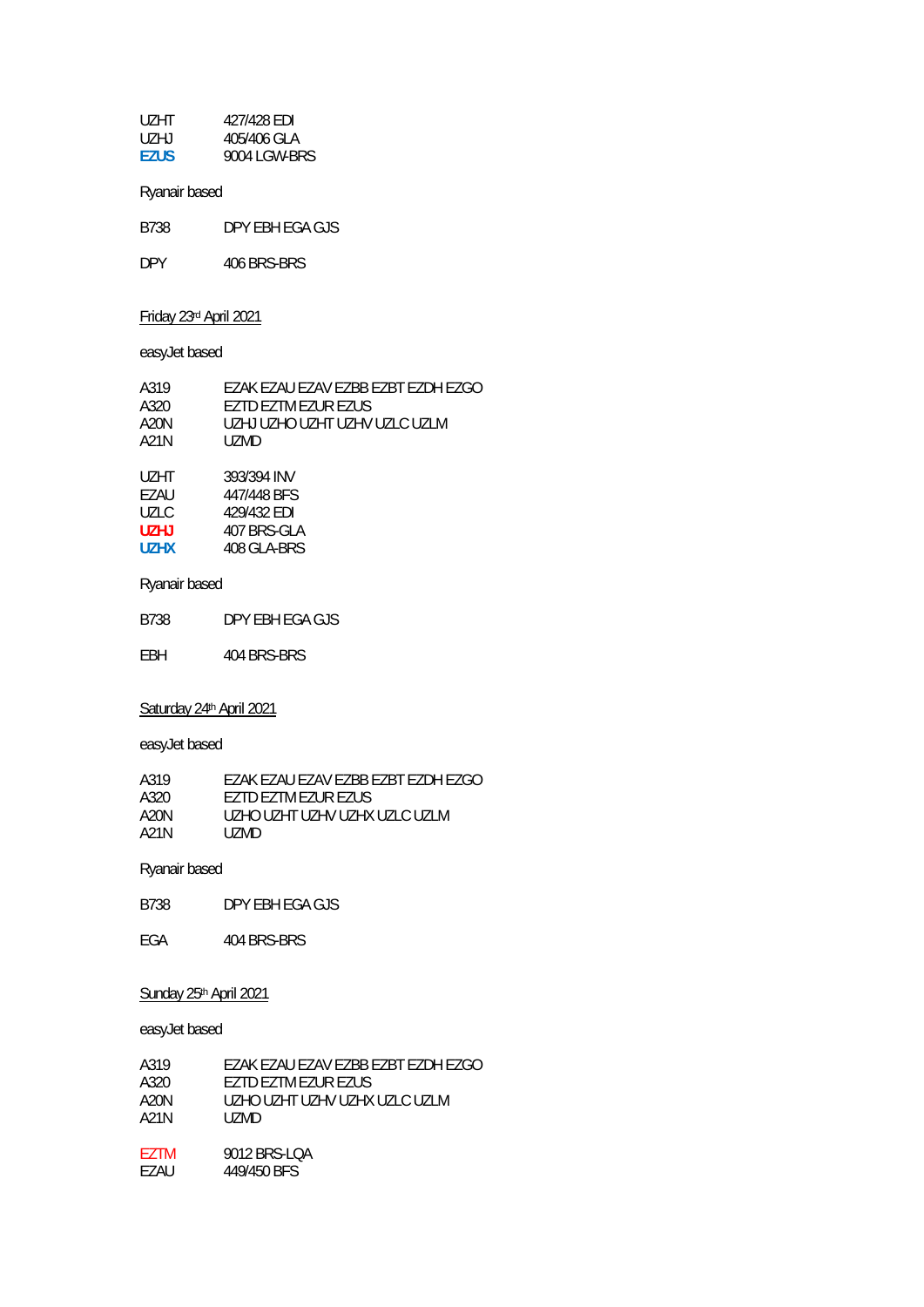UZHV 425/426 EDI 405/406 GLA

Ryanair based

B738 DPY EBH EGA GJS

Monday 26<sup>th</sup> April 2021

easyJet based

| A319 | FZAK FZAU FZAV FZBB FZBT FZDH FZGO |
|------|------------------------------------|
| A320 | EZTD EZUR EZUS                     |
| A20N | UZHO UZHT UZHV UZHX UZI C UZI M    |
| A21N | UZMD.                              |
|      |                                    |

| UZLC. | 443/444 BFS  |
|-------|--------------|
| UZHX. | 423/424 FDI  |
| UZHV  | 403/404 GLA  |
| F7AK  | 9006 BRS-BRS |
|       |              |

Ryanair based

B738 DPY EBH EGA GJS

#### Tuesday 27<sup>th</sup> April 2021

easyJet based

| A319 | EZAK EZAU EZAV EZBB EZBT EZDH EZGO |
|------|------------------------------------|
| A320 | <b>FZTD FZUR FZUS</b>              |
| A20N | UZHO UZHT UZHV UZHX UZI C UZI M    |
| A21N | UZMD.                              |
|      |                                    |

UZLC 393/394 INV

Ryanair based

B738 DPY EBH EGA GJS

### Wednesday 28<sup>th</sup> April 2021

easyJet based

| A319 | EZAK EZAU EZAV EZBB EZBT EZDH EZGO |
|------|------------------------------------|
| A320 | <b>FZTD FZUR FZUS</b>              |
| A20N | UZHO UZHT UZHV UZHX UZI C UZI M    |
| A21N | UZMD.                              |

Ryanair based

B738 DPY EBH EGA GJS

| <b>DPY</b> | 406 BRS-BRS |
|------------|-------------|
| GJS.       | 407 BRS-BRS |

Thursday 29th April 2021